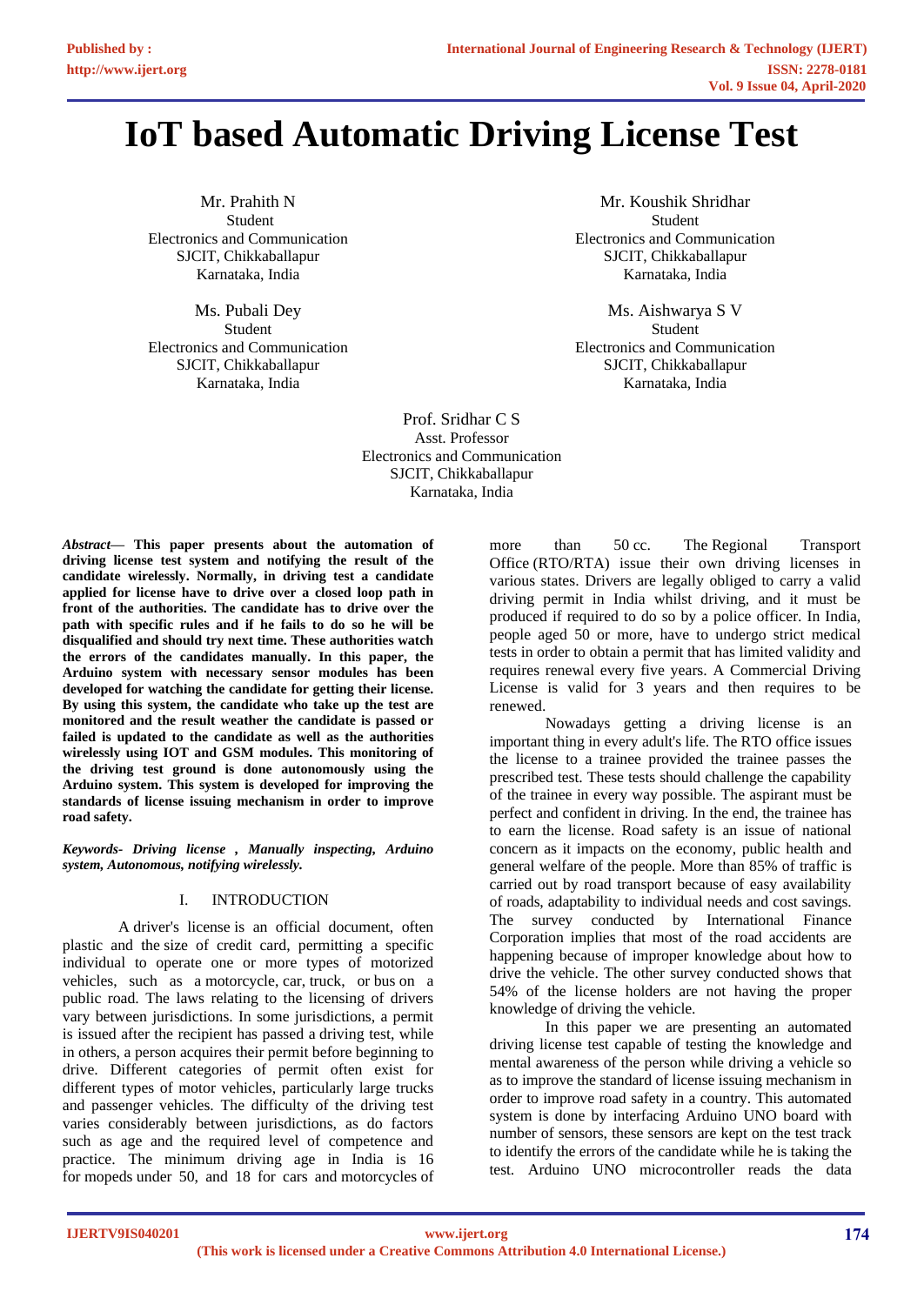collected by sensors, processes them and send the result information to the candidate and authorities of RTO weather he/she is passed or failed to get a driving license.

## II. SYSTEM OVERVIEW

- The main aim of this project is to provide automation in the driving license process and IOT is used to ease the viewing of the results.
- The sensors such as ultrasonic sensor, IR sensor, Crash sensor, RFID and LCD display are used for this process.
- The Arduino UNO is used as a microcontroller which has 8 Analog pins and 13 digital pins which has RX and TX for serial communication, with 5 volts power supply.
- In this project there are three stages i.e,
	- (i) Ramp Test.
	- (ii) Curve Test.
	- (iii) Parking Test.

*The trainee has to scan the RFID card which holds all the details and then the gate is opened.* 

- In the ramp test, IR sensors are used to check if the trainee can clear an inclined path without backing the vehicle.
- In the curve test, the trainee is provided with a path such as 8 which is planted with crash sensors, the trainee should successfully clear the test without crashing to the walls.
- In the parking test, the trainee should park the vehicle in a given square border, which is monitored by ultrasonic sensors.
- The Arduino system collects the data
- The score from each test is taken and displayed on a LCD display, saying the trainee is passed or failed.
- The result is mailed to the candidate that can be viewed easily.



III. SYSTEM ARCHITECTURE

Fig.1: Block diagram of Driving license test.

Arduino UNO is used as the micro controller and Analog sensors such as IR sensor, Ultrasonic sensor and crash sensor is used in test to track conditions. RFID, ESP8266, LCD display are the digital modules, that are used for displaying results. All the connections are wired and have a serial communication interface with the micro controller.

Specification: The Arduino Uno board is a [microcontroller based o](https://www.watelectronics.com/8051-microcontroller-architecture/)n the ATmega328. It has 14 digital input/output pins in which 6 can be used as PWM outputs, a 16 MHz ceramic resonator, an ICSP header, a USB connection, 6 analog inputs, a power jack and a reset button. This contains all the required support needed for microcontroller. In order to get started, they are simply connected to a computer with a USB cable or with a AC-to-DC adapter or battery. Arduino Uno Board varies from all other boards and they will not use the FTDI USB-to-serial driver chip in them. It is featured by the Atmega16U2 (Atmega8U2 up to version R2) programmed as a USB-to-serial converter.

A radio frequency identification reader (RFID reader) is a device used to gather information from an RFID tag, which is used to track individual objects. Radio waves are used to transfer data from the tag to a reader. RFID is a technology similar in theory to bar codes. However, the RFID tag does not have to be scanned directly, nor does it require line-of-sight to a reader. The RFID tag it must be within the range of an RFID reader, which ranges from 3 to 300 feet, in order to be read. RFID technology allows several items to be quickly scanned and enables fast identification of a particular product, even when it is surrounded by several other items.

An [infrared sensor i](https://www.elprocus.com/ir-remote-control-basics-operation-application/)s an electronic device, that emits in order to sense some aspects of the surroundings. An IR sensor can measure the heat of an object as well as detects the motion. These types of sensors measure only infrared radiation, rather than emitting it that is called a [passive IR sensor. U](https://www.elprocus.com/passive-infrared-pir-sensor-with-applications/)sually, in the infrared spectrum, all the objects radiate some form of thermal radiation.

An ultrasonic sensor is an electronic device that measures the distance of a target object by emitting ultrasonic sound waves, and converts the reflected sound into an electrical signal. Ultrasonic waves travel faster than the speed of audible sound. In order to calculate the distance between the sensor and the object, the sensor measures the time it takes between the emission of the sound by the transmitter to its contact with the receiver. The formula for this calculation is

# $D = \frac{1}{2} T x C$ .

The switch 10T85 is a snap action switch. It is connected internally in such a way that the pins 1 and 2 are connected. The pin 2 is connected to pin 1 when the switch is closed. The switch is used as a crash sensor.

ESP8266 is Wi-Fi enabled system on chip module developed by Express if system. It is mostly used for development of IOT embedded applications. t employs a 32-bit RISC CPU based on the Tensilica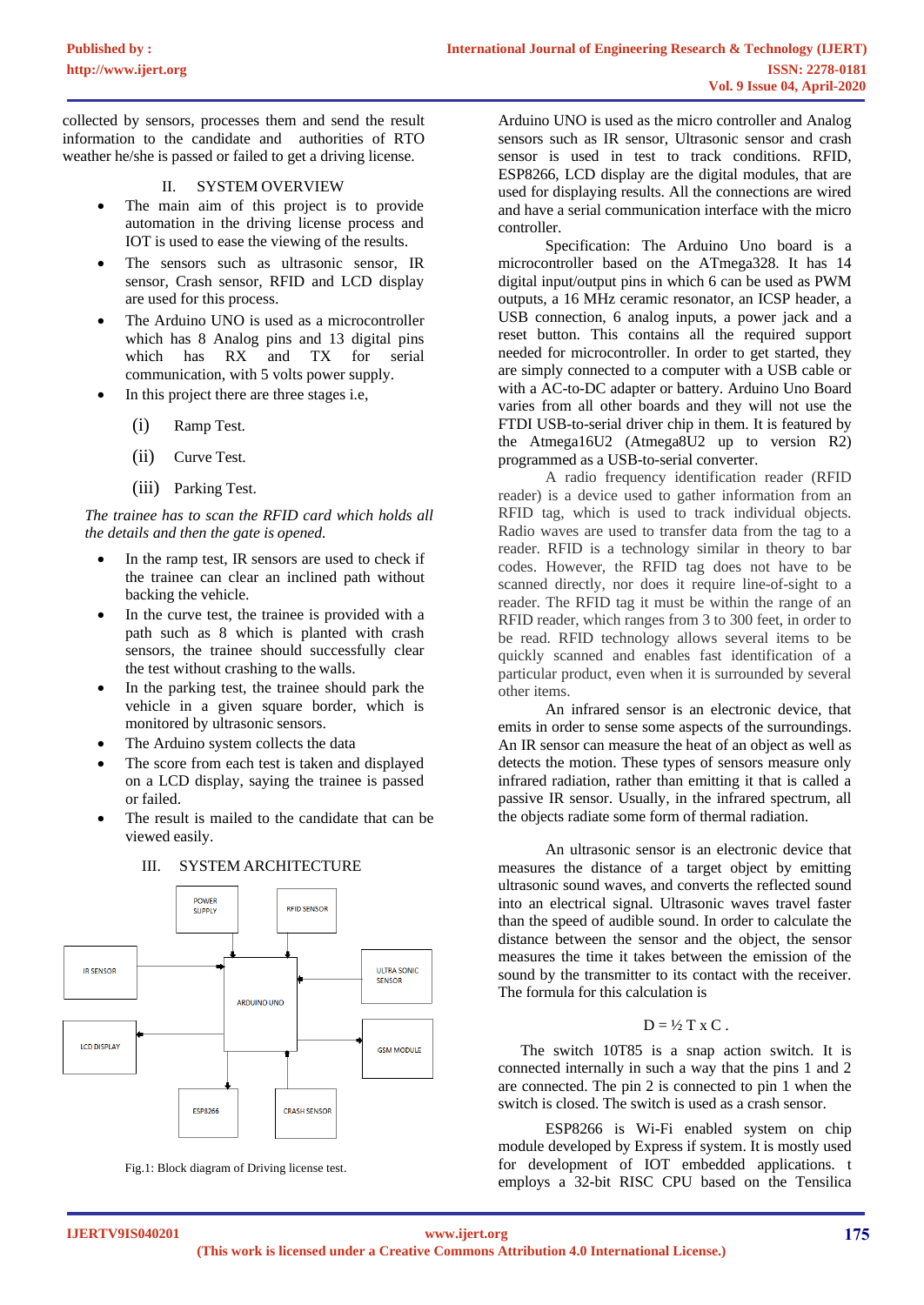Xtensa L106 running at 80 MHz (or over clocked to 160 MHz). It has a 64 KB boot ROM, 64 KB instruction RAM and 96 KB data RAM. External flash memory can be accessed through SPI.ESP8266 module is low cost standalone wireless transceiver that can be used for endpoint IOT developments. To communicate with the ESP8266 module, microcontroller needs to use set of AT commands. Microcontroller communicates with ESP8266-01 module using UART having specified Baud rate.

A liquid crystal display or LCD draws its definition from its name itself. It is combination of two states of matter, the solid and the liquid. LCD uses a liquid crystal to produce a visible image. Liquid crystal displays are super-thin technology display screen that are generally used in laptop computer screen, TVs, cell phones and portable video games. LCD's technologies allow displays to be much thinner when compared to cathode ray tube technology.

The SIM900A is a complete Dual-band GSM/GPRS solution in a SMT module which can be embedded in the customer applications. Featuring an industry-standard interface, the SIM900A delivers GSM/GPRS 900/1800MHz performance for voice, SMS, Data, and Fax in a small form factor and with low power consumption. With a tiny configuration of 24mmx24mmx3mm, SIM900A can fit in almost all the space requirements in user applications, especially for slim and compact demand of design.

## IV. FLOWCHART

The flowchart of the driving license system is shown in the Figure . To receive the driving license one must go through few tests. At first, the Ramp test of driving license system is done and the result of this test is recorded. The result of the second test called the curve test where the candidate should drive through the curve is also recorded. After the curve test is the parking test, where the candidate has to park vehicle in the given space and the result of this also is recorded. Now all the three test's results are added. We have set a particular score to pass in the test; the candidate has to reach the particular score to pass in the test. If the candidate doesn't attain the particular score, the candidate's result is shown as fail and the candidate is not eligible to receive the driving license. The results will be displayed in the LCD.



Fig.2: Flowchart representation.

#### APPLICATION

- In RTO Driving test zones.
- Private practice zones.
- Training zones.
- Racing tracks for crash monitoring.

#### ADVANTAGE

- Ensuring transparency in the system by tackling corruption.
- Promoting quality drivers.
- Unbiased results.
- Increases confidence in the trainee.
- Aids the RTO officers.